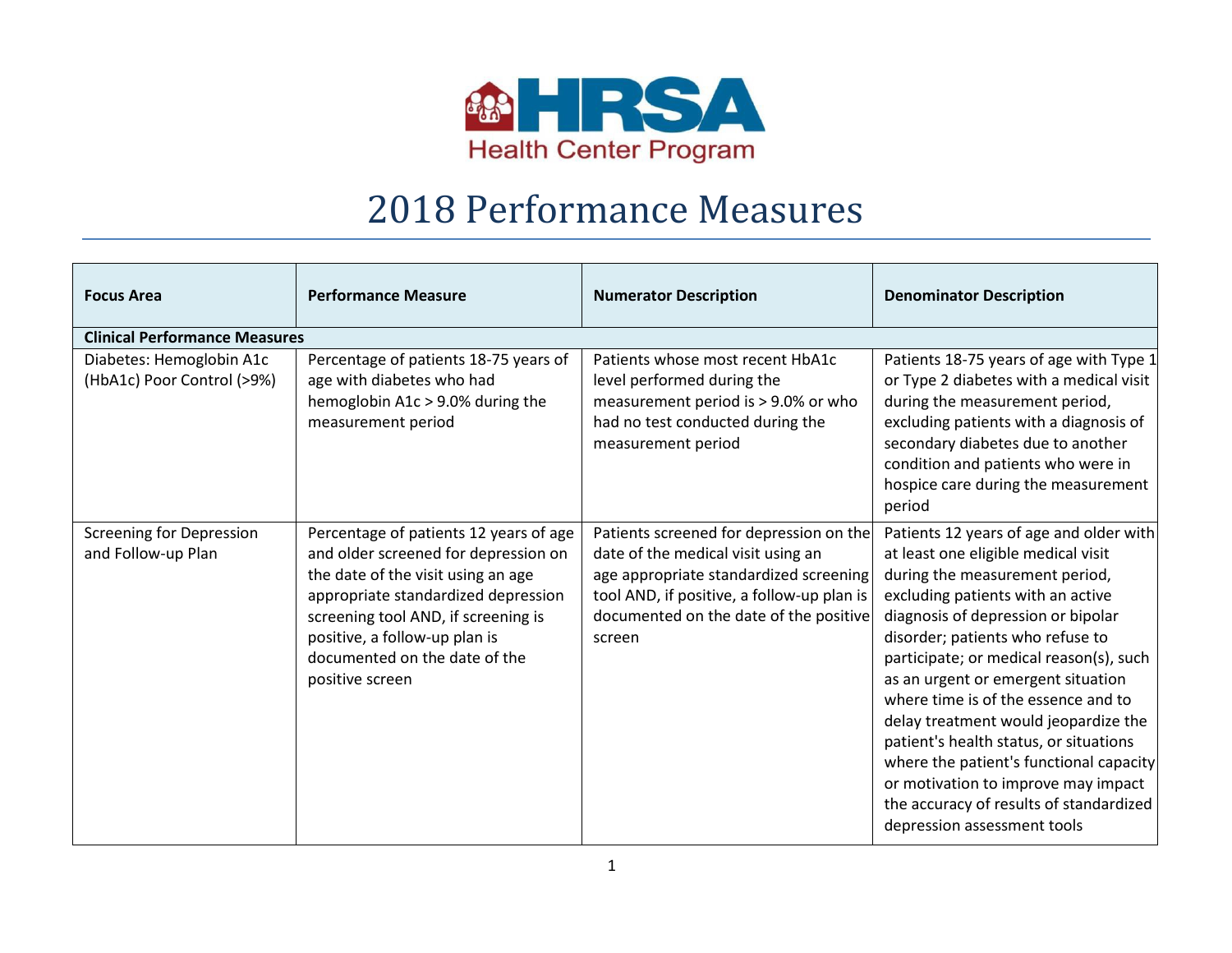

| <b>Focus Area</b>                                                                                          | <b>Performance Measure</b>                                                                                                                                                                                                                                                                                                                                                                                                                          | <b>Numerator Description</b>                                                                                                                                                                                                                                                                                                                                                                                                       | <b>Denominator Description</b>                                                                                                                                                                                                                                                                                                                                                                       |
|------------------------------------------------------------------------------------------------------------|-----------------------------------------------------------------------------------------------------------------------------------------------------------------------------------------------------------------------------------------------------------------------------------------------------------------------------------------------------------------------------------------------------------------------------------------------------|------------------------------------------------------------------------------------------------------------------------------------------------------------------------------------------------------------------------------------------------------------------------------------------------------------------------------------------------------------------------------------------------------------------------------------|------------------------------------------------------------------------------------------------------------------------------------------------------------------------------------------------------------------------------------------------------------------------------------------------------------------------------------------------------------------------------------------------------|
| Weight Assessment and<br>Counseling for Nutrition and<br>Physical Activity for Children<br>and Adolescents | Percentage of patients 3 -17 years of<br>age who had a medical visit and<br>evidence of height, weight, and BMI<br>percentile documentation, and who<br>had documentation of (1) counseling<br>for nutrition, and (2) counseling for<br>physical activity during the<br>measurement period                                                                                                                                                          | Patients who had their BMI percentile<br>(not just BMI or height and weight)<br>documented during the measurement<br>period, and who had documentation<br>of (1) counseling for nutrition and (2)<br>counseling for physical activity during<br>the measurement period                                                                                                                                                             | Patients 3-17 years of age with at least<br>one medical visit during the<br>measurement period, excluding patients<br>with a diagnosis of pregnancy or in<br>hospice care during the measurement<br>period                                                                                                                                                                                           |
| Body Mass Index (BMI)<br>Screening and Follow-up Plan                                                      | Percentage of patients age 18 years<br>and older with a BMI documented<br>during the most recent medical visit<br>during the measurement period, or<br>within the twelve months prior to that<br>visit, AND when the BMI is outside of<br>normal parameters, a follow-up<br>plan is documented during the medical<br>visit or during the previous twelve<br>months of the most recent medical<br>visit with the BMI outside of normal<br>parameters | Patients with a documented BMI<br>during the most recent medical visit or<br>during the previous twelve months,<br>AND when the BMI is outside of<br>normal parameters, a follow-up plan is<br>documented during the medical visit<br>or during the previous twelve months<br>of the most recent medical visit.<br>Normal Parameters: Age 18 years and<br>older with a BMI greater than or equal<br>to 18.5 and less than 25 kg/m2 | Patients age 18 years of age and older<br>with a medical visit during the<br>measurement period, excluding patients<br>who are: pregnant, receiving palliative<br>care, who refuse measurement of<br>height and/or weight or follow-up, or<br>patients with a documented medical<br>reason                                                                                                           |
| <b>Controlling High Blood</b><br>Pressure                                                                  | Percentage of patients 18-85 years of<br>age who had a diagnosis of<br>hypertension and whose blood<br>pressure was adequately controlled<br>(less than 140/90 mm Hg) during the<br>measurement period                                                                                                                                                                                                                                              | Patients whose blood pressure at the<br>most recent visit is adequately<br>controlled (systolic blood pressure <<br>140 mm Hg and diastolic blood<br>pressure < 90 mm Hg) during the<br>measurement period                                                                                                                                                                                                                         | Patients 18-85 years of age who had a<br>diagnosis of essential hypertension<br>within the first six months of the<br>measurement period or any time prior<br>to the measurement period, excluding<br>patients with evidence of end stage<br>renal disease (ESRD), dialysis, or renal<br>transplant before or during the<br>measurement period; patients who<br>were pregnant during the measurement |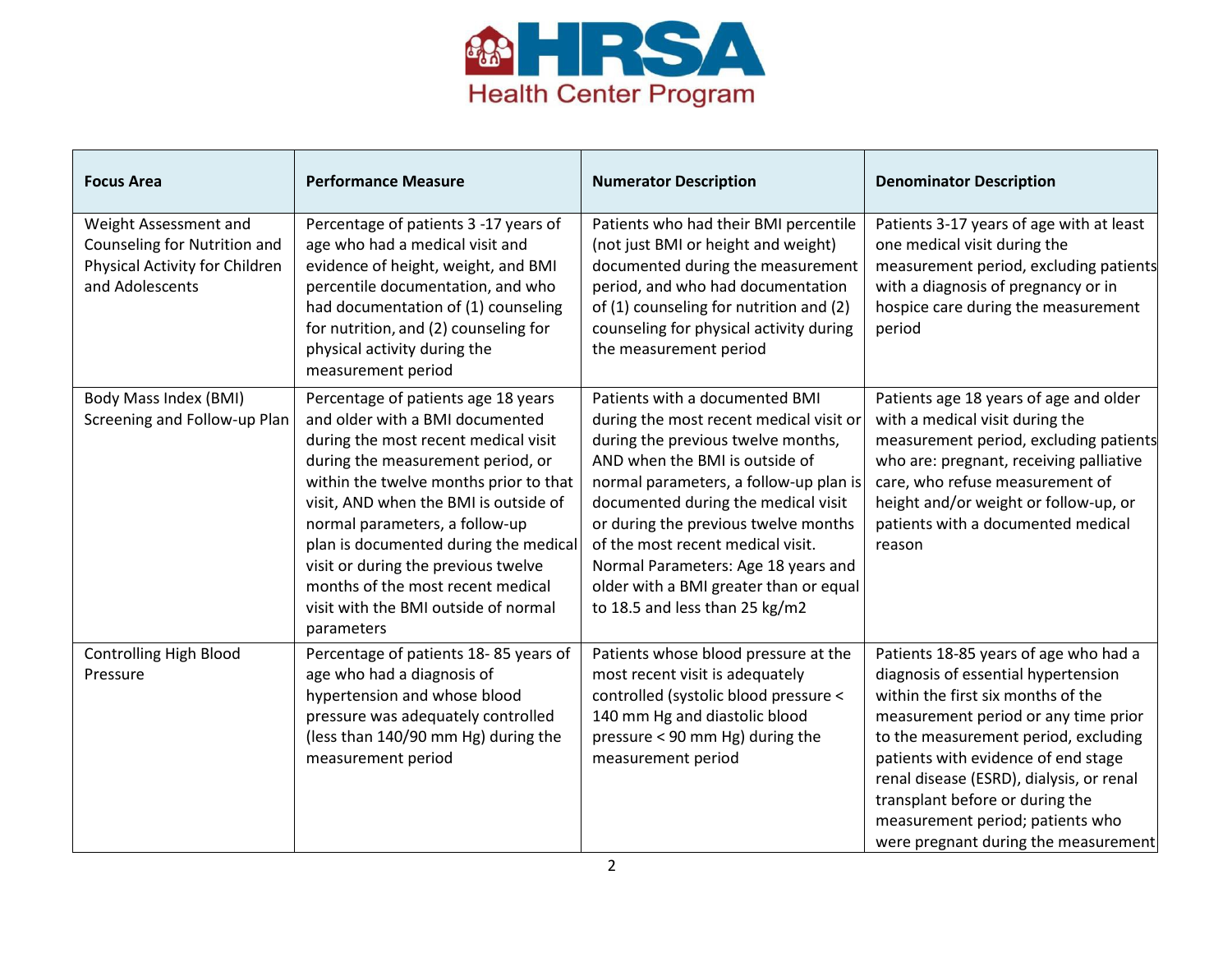

| <b>Focus Area</b>                       | <b>Performance Measure</b>                                                                                                             | <b>Numerator Description</b>                                                                                                                                                                                                                                                                                                                                                                                                                                                                                                                                                                                             | <b>Denominator Description</b>                                                                                                                                                                                     |
|-----------------------------------------|----------------------------------------------------------------------------------------------------------------------------------------|--------------------------------------------------------------------------------------------------------------------------------------------------------------------------------------------------------------------------------------------------------------------------------------------------------------------------------------------------------------------------------------------------------------------------------------------------------------------------------------------------------------------------------------------------------------------------------------------------------------------------|--------------------------------------------------------------------------------------------------------------------------------------------------------------------------------------------------------------------|
|                                         |                                                                                                                                        |                                                                                                                                                                                                                                                                                                                                                                                                                                                                                                                                                                                                                          | period; or patients who were in hospice<br>care during the measurement period                                                                                                                                      |
| Low Birth Weight                        | Percentage of babies of health center<br>prenatal care patients born whose<br>birth weight was below normal<br>(less than 2,500 grams) | Babies born with a birth weight under<br>2,500 grams                                                                                                                                                                                                                                                                                                                                                                                                                                                                                                                                                                     | Babies born during the measurement<br>period to prenatal care patients,<br>excluding stillbirths and miscarriages                                                                                                  |
| Early Entry into Prenatal Care          | Percentage of prenatal care patients<br>who entered prenatal care during their<br>first trimester                                      | Women entering prenatal care at the<br>health center, including a referral<br>provider, or with another health<br>center during their first trimester                                                                                                                                                                                                                                                                                                                                                                                                                                                                    | Women seen for prenatal care during<br>the measurement period                                                                                                                                                      |
| Childhood Immunization<br><b>Status</b> | Percentage of children 2 years of age<br>who were fully immunized by their<br>second birthday                                          | Children who were fully immunized<br>before their second birthday. A child is<br>fully immunized if s/he has been<br>vaccinated, or there is documented<br>evidence of contraindication for the<br>vaccine or a history of illness for ALL of<br>the following: four diphtheria, tetanus,<br>and acellular pertussis (DTaP); three<br>polio (IPV); one measles, mumps, and<br>rubella (MMR); three H influenza type<br>B (HiB); three Hepatitis B (Hep B); one<br>chicken pox (VZV); four pneumococcal<br>conjugate (PCV); one Hepatitis A (Hep<br>A); two or three rotavirus (RV); and<br>two influenza (flu) vaccines) | Children who turn 2 years of age during<br>the measurement period and who had a<br>medical visit during the measurement<br>period, excluding patients who were in<br>hospice care during the measurement<br>period |
| <b>Cervical Cancer Screening</b>        | Percentage of women 21-64 years of<br>age, who were screened for cervical                                                              | Women with one or more screenings<br>for cervical cancer, defined by any one                                                                                                                                                                                                                                                                                                                                                                                                                                                                                                                                             | Women 23-64 years of age with a<br>medical visit during the measurement                                                                                                                                            |
|                                         | cancer using either of the following                                                                                                   | of the following: 1) Cervical cytology                                                                                                                                                                                                                                                                                                                                                                                                                                                                                                                                                                                   | period, excluding women who had a                                                                                                                                                                                  |
|                                         | criteria: 1) Women age 21-64 who had                                                                                                   | performed during the measurement                                                                                                                                                                                                                                                                                                                                                                                                                                                                                                                                                                                         | hysterectomy with no residual cervix                                                                                                                                                                               |
|                                         | cervical cytology performed every                                                                                                      | period, or the two years prior to the                                                                                                                                                                                                                                                                                                                                                                                                                                                                                                                                                                                    | and patients who were in hospice care                                                                                                                                                                              |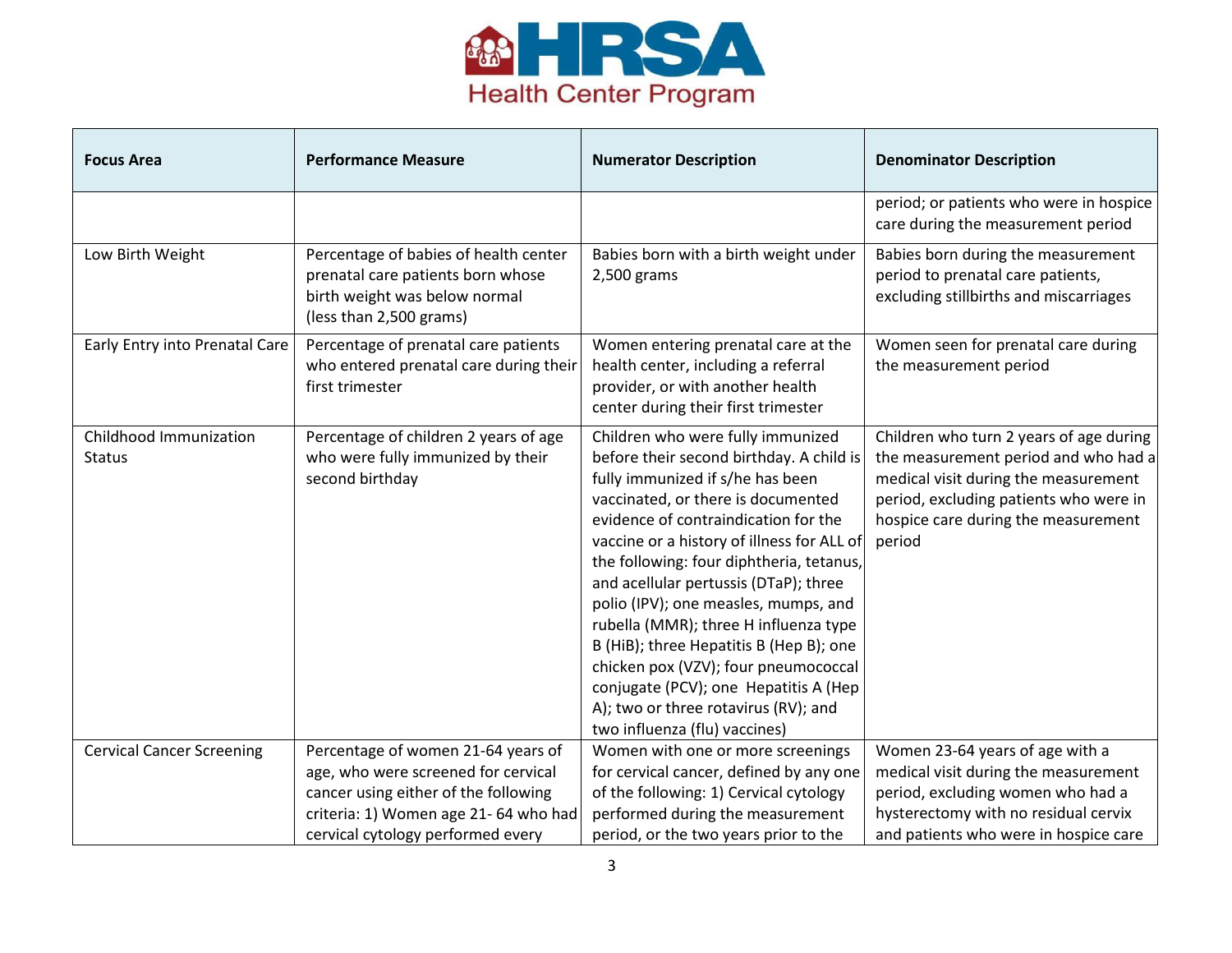

| <b>Focus Area</b>                                           | <b>Performance Measure</b>                                                                                                                                                                                            | <b>Numerator Description</b>                                                                                                                                                                                                                                                                                                           | <b>Denominator Description</b>                                                                                                                                                                                                                                                                                                                        |
|-------------------------------------------------------------|-----------------------------------------------------------------------------------------------------------------------------------------------------------------------------------------------------------------------|----------------------------------------------------------------------------------------------------------------------------------------------------------------------------------------------------------------------------------------------------------------------------------------------------------------------------------------|-------------------------------------------------------------------------------------------------------------------------------------------------------------------------------------------------------------------------------------------------------------------------------------------------------------------------------------------------------|
|                                                             | three years, or 2) Women age 30-64<br>who had cervical cytology/human<br>papillomavirus (HPV) co-testing<br>performed every five years                                                                                | measurement period, for women who<br>are at least 21 years old at the time of<br>the test, or 2) Cervical cytology/human<br>papillomavirus (HPV) co-testing<br>performed during the measurement<br>period, or the four years prior to the<br>measurement period, for women who<br>are at least 30 years old at the time of<br>the test | during the measurement period                                                                                                                                                                                                                                                                                                                         |
| Tobacco Use: Screening and<br><b>Cessation Intervention</b> | Percentage of patients 18 years of age<br>and older who were screened for<br>tobacco use one or more times within<br>24 months AND who received tobacco<br>cessation intervention, if identified as<br>a tobacco user | Patients who were screened for<br>tobacco use at least once within 24<br>months AND who received tobacco<br>cessation intervention, if identified as<br>a tobacco user                                                                                                                                                                 | Patients 18 years of age and older seen<br>for at least two medical visits, or at least<br>one preventive medical visit, during the<br>measurement period, excluding<br>documentation of medical reason(s) for<br>not screening for tobacco use OR for<br>not providing tobacco cessation<br>intervention for patients identified as<br>tobacco users |
| Use of Appropriate<br><b>Medications for Asthma</b>         | Percentage of patients 5-64 years of<br>age with a diagnosis of persistent<br>asthma and who were appropriately<br>ordered medication during the<br>measurement period                                                | Patients who were ordered at least<br>one prescription for a preferred<br>therapy during the measurement<br>period                                                                                                                                                                                                                     | Patients 5-64 years of age with<br>persistent asthma and who had at least<br>one medical visit during the<br>measurement period, excluding patients<br>with a diagnosis of emphysema, COPD,<br>obstructive chronic bronchitis, cystic<br>fibrosis, or acute respiratory failure that<br>overlaps the measurement period                               |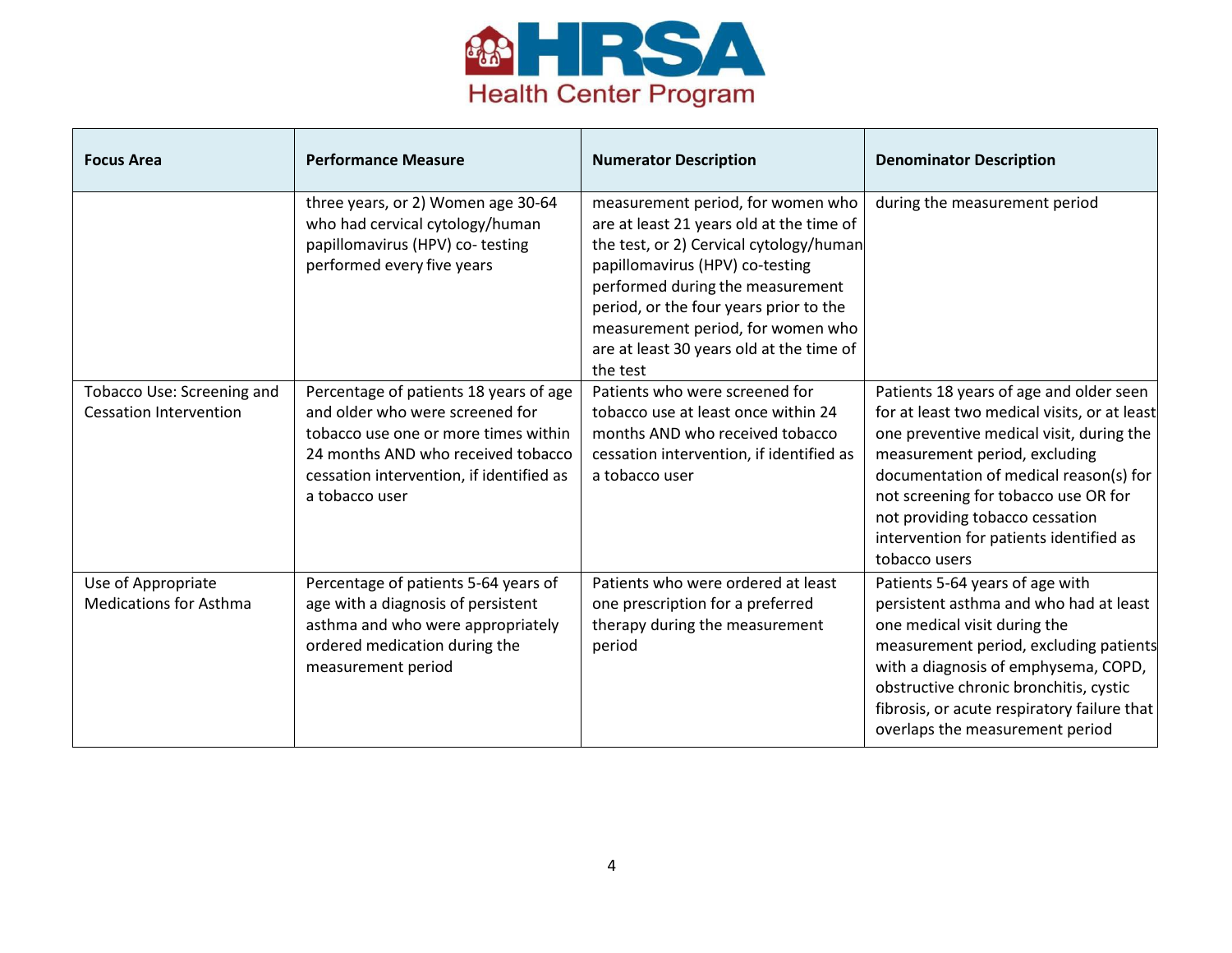

| <b>Focus Area</b>                                                                    | <b>Performance Measure</b>                                                                                                                                                                                                                                                                                                                                                                                                                                                      | <b>Numerator Description</b>                                                                                                              | <b>Denominator Description</b>                                                                                                                                                                                                                                                                                                                                                                                                                                                                                                                                |
|--------------------------------------------------------------------------------------|---------------------------------------------------------------------------------------------------------------------------------------------------------------------------------------------------------------------------------------------------------------------------------------------------------------------------------------------------------------------------------------------------------------------------------------------------------------------------------|-------------------------------------------------------------------------------------------------------------------------------------------|---------------------------------------------------------------------------------------------------------------------------------------------------------------------------------------------------------------------------------------------------------------------------------------------------------------------------------------------------------------------------------------------------------------------------------------------------------------------------------------------------------------------------------------------------------------|
| <b>Coronary Artery Disease</b><br>(CAD): Lipid Therapy                               | Percentage of patients 18 years of age<br>and older with a diagnosis of coronary<br>artery disease (CAD) who were<br>prescribed a lipid-lowering therapy                                                                                                                                                                                                                                                                                                                        | Patients who received a prescription<br>for, were provided, or were taking<br>lipid lowering medications during the<br>measurement period | Patients 18 years of age and older who<br>had an active diagnosis of CAD on the<br>date of the visit or who were diagnosed<br>as having a myocardial infarction (MI),<br>or who had cardiac surgery in the past,<br>with a medical visit during the<br>measurement period and at least two<br>medical visits ever, excluding patients<br>whose last LDL lab test during the<br>measurement period was less than 130<br>mg/dL and individuals with an allergy to,<br>or a history of, adverse outcomes from,<br>or intolerance to, LDL lowering<br>medications |
| <b>Ischemic Vascular Disease</b><br>(IVD): Use of Aspirin or<br>Another Antiplatelet | Percentage of patients 18 years of age<br>and older who were diagnosed with<br>acute myocardial infarction (AMI),<br>coronary artery bypass graft (CABG), or<br>percutaneous coronary interventions<br>(PCI) in the 12 months prior to the<br>measurement period, or who had an<br>active diagnosis of ischemic vascular<br>disease (IVD) during the measurement<br>period, and had documentation of use<br>of aspirin or another antiplatelet<br>during the measurement period | Patients who had documentation of<br>use of aspirin or another antiplatelet<br>during the measurement period                              | Patients 18 years of age and older with<br>a medical visit during the measurement<br>period who had an active diagnosis of<br>IVD during the measurement period or<br>who had an AMI, CABG, or PCI during<br>the 12 months prior to the<br>measurement period, excluding patients<br>who had documentation of use of<br>anticoagulant medications during the<br>measurement period or patients who<br>were in hospice care during the<br>measurement period                                                                                                   |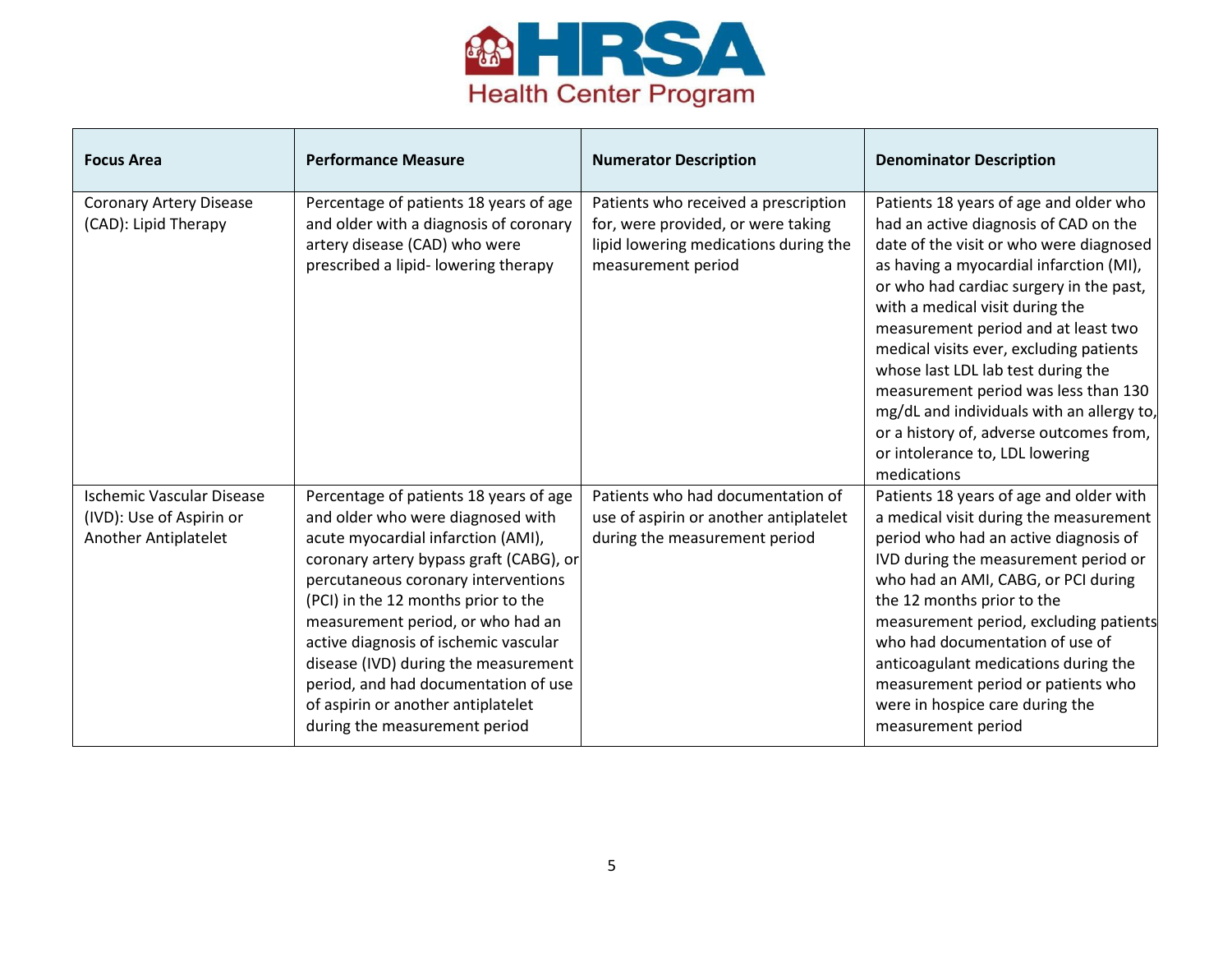

| <b>Focus Area</b>                  | <b>Performance Measure</b>                                                                          | <b>Numerator Description</b>                                                                                                                                                                                                                                                                                                                                                                                                                                                                                                                                                                                                                                                                                                          | <b>Denominator Description</b>                                                                                                                                                                                                                                    |
|------------------------------------|-----------------------------------------------------------------------------------------------------|---------------------------------------------------------------------------------------------------------------------------------------------------------------------------------------------------------------------------------------------------------------------------------------------------------------------------------------------------------------------------------------------------------------------------------------------------------------------------------------------------------------------------------------------------------------------------------------------------------------------------------------------------------------------------------------------------------------------------------------|-------------------------------------------------------------------------------------------------------------------------------------------------------------------------------------------------------------------------------------------------------------------|
| <b>Colorectal Cancer Screening</b> | Percentage of patients 50-75 years of<br>age who had appropriate screening for<br>colorectal cancer | Patients with one or more screenings<br>for colorectal cancer. Appropriate<br>screenings are defined by any one of<br>the following criteria:<br>Fecal occult blood test (FOBT)<br>$\bullet$<br>during the measurement period;<br>Fecal immunochemical test (FIT)-<br>$\bullet$<br>DNA during the measurement<br>period or the two years prior to<br>the measurement period;<br>Flexible sigmoidoscopy during the<br>measurement period or the four<br>years prior to the measurement<br>period;<br>CT colonography during the<br>measurement period or the four<br>years prior to the measurement<br>period; or<br>Colonoscopy during the<br>$\bullet$<br>measurement period or the nine<br>years prior to the measurement<br>period | Patients 50-75 years of age with a<br>medical visit during the measurement<br>period, excluding patients with a<br>diagnosis or past history of total<br>colectomy or colorectal cancer, or<br>patients who were in hospice care<br>during the measurement period |